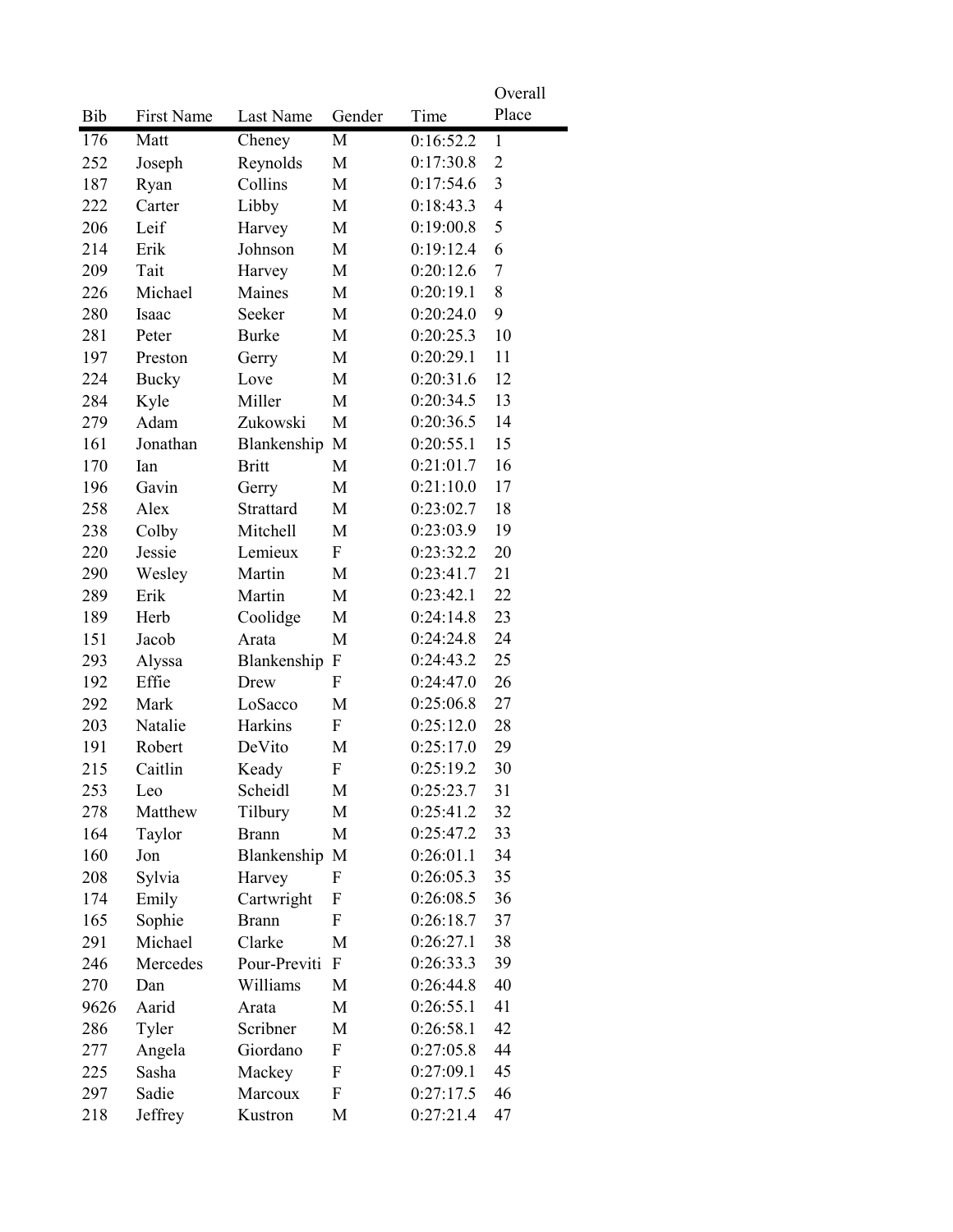| 242  | Adam             | Nile           | M                | 0:27:44.6 | 48 |
|------|------------------|----------------|------------------|-----------|----|
| 219  | Christian        | Lacadie        | M                | 0:27:47.7 | 49 |
| 202  | Holden           | Handley        | M                | 0:27:50.0 | 50 |
| 9601 | Shad             | Hall           | M                | 0:28:05.5 | 52 |
| 244  | Sam              | Pfeifle        | M                | 0:28:12.2 | 53 |
| 241  | Lila             | Mussomeli      | ${\bf F}$        | 0:28:14.9 | 54 |
| 182  | <b>Brian</b>     | Chin           | M                | 0:28:18.0 | 55 |
| 172  | Andrew           | <b>Burbank</b> | M                | 0:28:19.2 | 56 |
| 213  | Randy            | Howard         | $\mathbf M$      | 0:28:21.1 | 57 |
| 168  | Abigail          | <b>Britt</b>   | F                | 0:28:26.9 | 58 |
| 173  | Leanne           | Candura        | F                | 0:28:31.7 | 59 |
| 205  | Gabriel          | Harper         | M                | 0:28:52.9 | 60 |
| 153  | Kathryn          | Beckwith       | F                | 0:28:56.8 | 61 |
| 152  | Sean             | <b>Babcock</b> | M                | 0:29:00.0 | 62 |
| 180  | Clint            | Chicoine       | M                | 0:29:03.3 | 63 |
| 288  | William          | Sproul         | M                | 0:29:06.8 | 64 |
| 167  | David            | <b>Brickel</b> | M                | 0:29:33.0 | 65 |
| 207  | Mark             | Harvey         | M                | 0:29:38.0 | 66 |
| 248  | Keira            | Prescott       | $\boldsymbol{F}$ | 0:29:41.4 | 67 |
| 296  | <b>Brett</b>     | Marcoux        | M                | 0:29:56.6 | 68 |
| 217  | Kerrie           | Keller         | $\boldsymbol{F}$ | 0:30:06.5 | 69 |
| 177  | <b>Broderick</b> | Chicoine       | M                | 0:30:19.2 | 70 |
| 262  | Bob              | Stuart         | M                | 0:30:25.9 | 71 |
| 299  | Sharon           | Giggey         | F                | 0:30:26.5 | 72 |
| 300  | Sarah            | Giggey         | F                | 0:30:27.3 | 73 |
| 171  | <b>Barbara</b>   | <b>Buck</b>    | F                | 0:30:37.1 | 74 |
| 259  | Aylana           | Strattard      | F                | 0:30:37.5 | 75 |
| 256  | Shamus           | Shea           | M                | 0:30:57.7 | 76 |
| 223  | Mark             | Lilley         | M                | 0:31:16.8 | 77 |
| 240  | Megan            | Murtha         | F                | 0:31:37.0 | 78 |
| 234  | Allyson          | Miller         | F                | 0:31:42.4 | 79 |
| 263  | Holly            | Thompson       | F                | 0:31:42.9 | 80 |
| 227  | Rosanne          | Mann           | F                | 0:31:57.5 | 81 |
| 150  | Wanda            | Pelkey         | F                | 0:32:18.4 | 82 |
| 285  | Hobey            | Duffy          | M                | 0:32:31.3 | 83 |
| 9627 | Amy              | Arata          | F                | 0:32:34.7 | 84 |
| 295  | Julie            | Marconi        | F                | 0:33:08.4 | 85 |
| 194  | Bob              | Dunfey         | M                | 0:33:27.3 | 86 |
| 163  | Elizabeth        | <b>Bradley</b> | F                | 0:33:40.2 | 87 |
| 260  | <b>Brice</b>     | Strattard      | M                | 0:34:17.1 | 88 |
| 261  | Lindsay          | Strattard      | F                | 0:34:17.8 | 89 |
| 158  | Islay            | Blackburn      | F                | 0:35:03.7 | 90 |
| 157  | Hannah           | Blackburn      | F                | 0:35:04.2 | 91 |
| 190  | Linda            | Davis          | F                | 0:35:29.3 | 92 |
| 255  | Trevor           | Scribner       | M                | 0:35:31.2 | 93 |
| 159  | Jackson          | Blackburn      | M                | 0:35:31.9 | 94 |
| 254  | Eli              | Scribner       | M                | 0:35:31.9 | 94 |
| 179  | Weston           | Chicoine       | M                | 0:35:37.3 | 95 |
| 9602 | Ashley           | Hutchins       | F                | 0:35:52.9 | 96 |
|      |                  |                |                  |           |    |